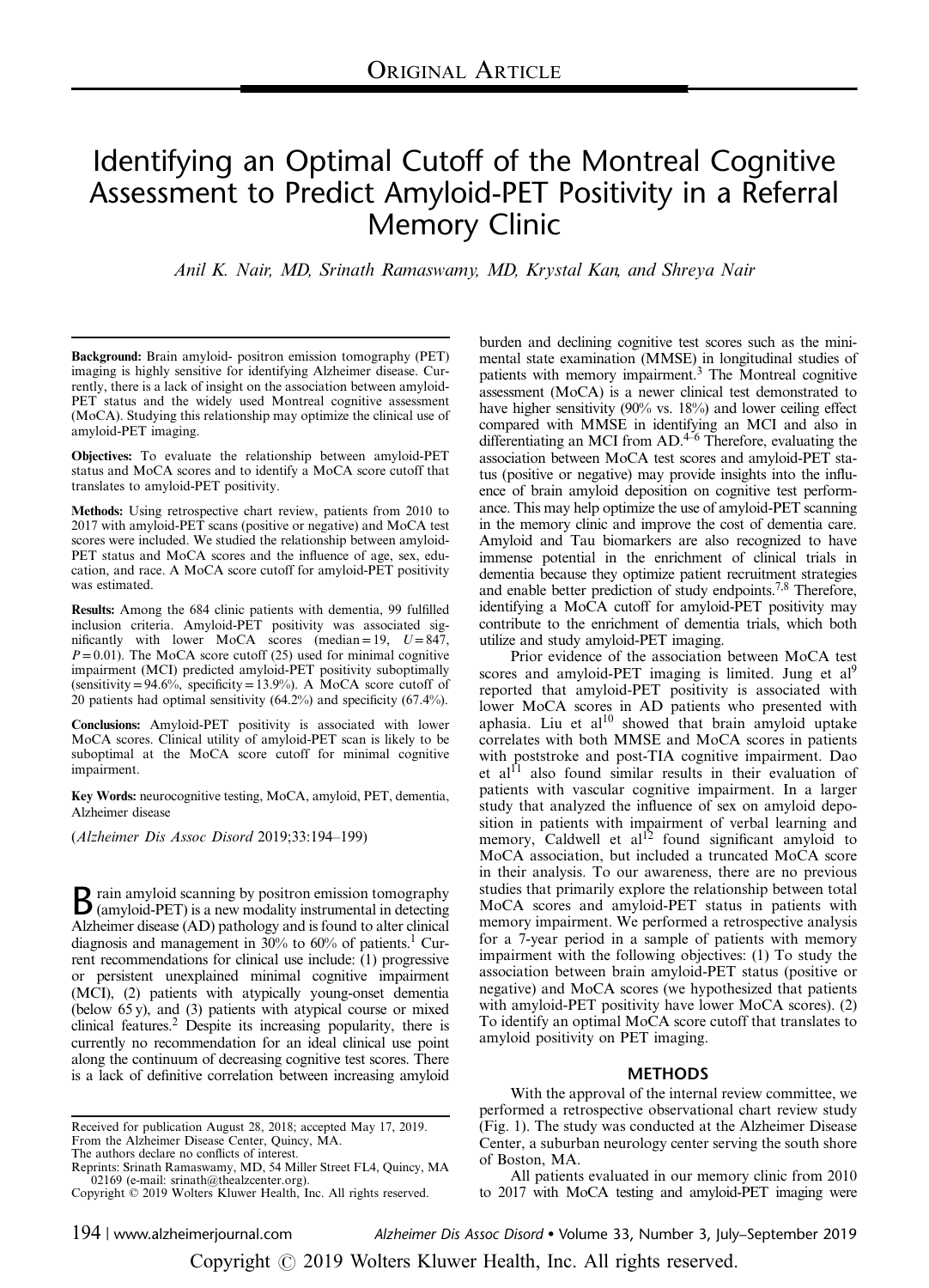<span id="page-1-0"></span>

FIGURE 1. Study flowchart. MoCA indicates Montreal cognitive assessment; PET, positron emission tomography.

included in the study. From our database, we excluded patients who did not have an available MoCA score, patients who did not warrant amyloid-PET imaging during clinical care, and patients whose amyloid-PET imaging result could not be retrieved (research-protocol based amyloid-PET imaging).

We obtained the results of the amyloid-PET imaging that was performed over the 7-year period (2010 to 2017). During this period, amyloid imaging was offered to patients for the following indications as per the current appropriate use recommendations: progressive or persistent unexplained MCI, atypically young-onset dementia (below 65 y), and patients with atypical course or mixed clinical features.<sup>2</sup> Informed consent was obtained from eligible patients who were then referred to different imaging centers in the region, all well-versed in amyloid imaging in both clinical and research scenarios. Imaging was performed using 3 tracers: Florbetapir (<sup>18</sup>F), Flutemetamol ( 18F), and Florbetaben (18F). Imaging had therefore been performed using different tracers on different scanners as is common in the clinical setting. Our study being a retrospective chart analysis of amyloid-MoCA association, adherence to a particular tracer, protocol, or machinery was not possible. Scans were reported using the visual read method by certified nuclear imaging experts experienced in brain amyloid imaging and scan results were dichotomized as positive and negative. We included the binary positive or negative result in our analysis. Semiquantitative analysis using standardized uptake value ratio (SUVR) and centiloid measurements to establish amyloid-PET status was not performed.

From our clinical database, first-visit total MoCA scores of patients were included for analysis. The next-nearest available MoCA score was included for patients without a first-visit MoCA score. As is usual in the memory clinic, sometimes alternative tests such as MMSE and self-administered gerocognitive examination were administered at the first visit. The clinic corrects for the level of education in MoCA scores by adding 1 point to the MoCA score for individuals with ≤12 years of education. All MoCA tests were administered by the clinical staff experienced in neurocognitive testing. Other variables included for analysis were age (age at first visit), sex, total years of education, and race.

As this is a study primarily aimed at analyzing overall association between brain amyloid status and MOCA scores, we did not stratify our sample to estimate amyloid-MoCA association by the following variables, which were not included in our analysis—tracer and imaging protocol used, indications for which amyloid-PET was performed, and severity of memory impairment.

#### Statistical Analysis

After summarizing the variables, all statistical analysis was conducted using the statistical software "R," version 3.3.3. Normality testing of variables was done with the Shapiro-Wilk test. After normality testing for distribution of variables, age, MoCA score, and total number of years of education were expressed as mean  $\pm$  SD or median and interquartile ranges (IQRs). Sex and race were recorded as numbers and percentages. Amyloid-PET status (positive or negative) was expressed as numbers and percentages. To assess selection bias, the differences between included and excluded patients was analyzed using the  $\chi^2$ , independent samples  $t$  test, and Mann-Whitney  $U$  test. Univariate analysis of the relationship of MoCA score and amyloid-PET status to age, sex, education, and race was also performed using the  $\chi^2$  test, independent samples t test, and Mann-Whitney U test. Pearson and Spearman analysis was used to assess the correlation between continuous variables. Logistic regression analysis was performed for the outcome of amyloid-PET status. Predictor variables included in the model were MoCA score, age, sex, years of education, and race. Sensitivity, specificity, and cutoff estimation for amyloid positivity was done by receiver operating characteristic curve (ROC) analysis (DeLong method). P-value of 0.05 was considered statistically significant.

### RESULTS

# Participants and Demographic Data

Six hundred eighty-four patients attended the memory clinic from July 2010 to December 2017 and had analyzable data. We excluded 585 patients based on the exclusion criteria stated above. Ninety-nine patients who had an available brain amyloid-PET result and a MoCA score were included for analysis (Fig. 1).

The mean age of the sample was  $71.3 \pm 9$  years. Fortynine patients were male (49.49%) and 50 were female (50.51%). The patients were racially distributed as 94 Caucasian (95.9%) and 4 African American. One patient had missing race information. Median (IQR) years of education was 12 (12 to 16) years. Median (IQR) MoCA score of the sample was 18 (13 to 23). Fifty-six tested positive for amyloid deposition (56.6%; Table 1).

We also explored differences in demographic variables between included ( $N = 99$ ) and excluded patients ( $N = 585$ ) to assess for possible bias [\(Table 2\)](#page-2-0). No significant difference

| <b>TABLE 1.</b> Descriptive Data of Included Patients ( $N = 99$ ) |                                  |  |  |  |
|--------------------------------------------------------------------|----------------------------------|--|--|--|
| <b>Parameters</b>                                                  | Mean $\pm$ SD/Median (IQR)/n (%) |  |  |  |
| MoCA score                                                         | $18(13-23)$                      |  |  |  |
| Age $(y)$                                                          | $71.3 \pm 9*$                    |  |  |  |
| Education $(v)$                                                    | $12(12-16)$                      |  |  |  |
| Sex (male)                                                         | 49 (49.49)                       |  |  |  |
| Race (Caucasian)†                                                  | 94 (95.9)                        |  |  |  |
| Amyloid-PET positive                                               | 56 (56.57)                       |  |  |  |

\*Normally distributed variable (Shapiro-Wilk test).

†One person had missing race information.

IQR indicates interquartile range; MoCA, Montreal cognitive assessment; PET, positron emission tomography.

Copyright © 2019 Wolters Kluwer Health, Inc. All rights reserved. www.alzheimerjournal.com | 195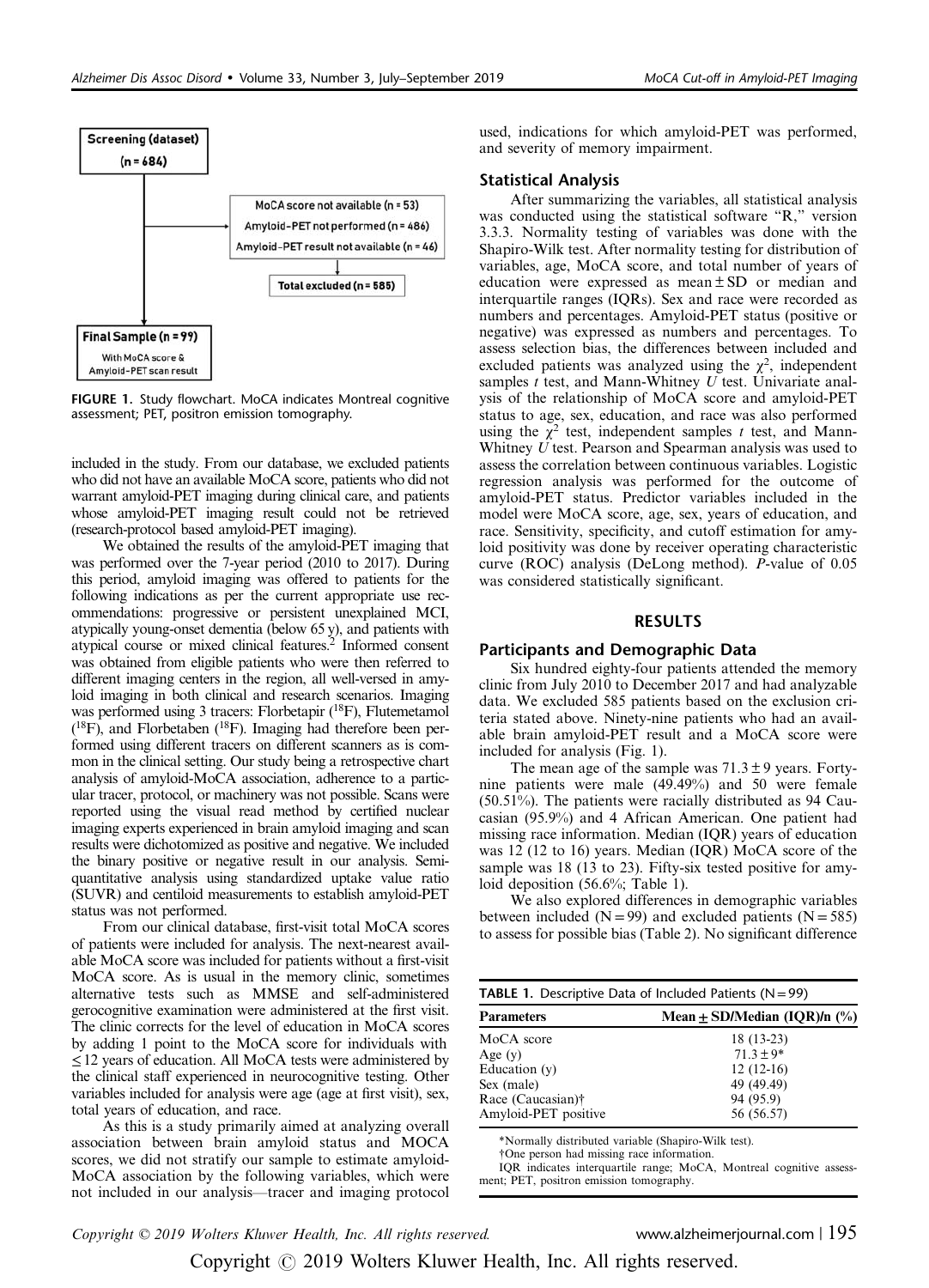<span id="page-2-0"></span>

| <b>TABLE 2.</b> Comparison Between Included and Excluded Patients |                                                                                  |                                                                                    |      |  |  |  |
|-------------------------------------------------------------------|----------------------------------------------------------------------------------|------------------------------------------------------------------------------------|------|--|--|--|
| <b>Parameters</b>                                                 | Included (99)<br>MoCA Score and<br><b>Amyloid-PET</b><br><b>Result Available</b> | Excluded (585)<br>MoCA and/or<br><b>Amyloid-PET Result</b><br><b>Not Available</b> | P    |  |  |  |
| Age<br>$(\text{mean} \pm \text{SD})$                              | $71.3 \pm 9$                                                                     | $71.1 \pm 14$                                                                      | 0.51 |  |  |  |
| Sex (males),<br>$n \ (\%)$                                        | 49 (49.49)                                                                       | 252 (43.07)                                                                        | 0.27 |  |  |  |
| <b>Race</b><br>(Caucasian).<br>$n \ (\%)$                         | 94 (95.9)*                                                                       | $524(93.5)^*$                                                                      | 0.41 |  |  |  |
| Education<br>[median<br>(IOR)                                     | $12(12-16)$                                                                      | $12(12-14)$ †                                                                      | 0.04 |  |  |  |

\*Race information available for 98 patients in sample included and 560 patients in excluded.

†Education information available for 559 patients in excluded. IQR indicates interquartile range; MoCA, Montreal cognitive assessment; PET, positron emission tomography.

in age ( $U = 27752$ ,  $P = 0.51$ ), sex ( $\chi_1^2 = 0.24$ ,  $P = 0.27$ ), and race  $(\chi^2 = 02.91, P = 0.41)$  was observed, but the level of education was higher in the included patients (median  $=12$ ,  $U = 24171$ ,  $P = 0.04$ ).

#### Main Results

In our assessment of the factors influencing amyloid-PET status, MoCA scores, and the association between them, we found that higher age was associated with amyloid-PET positivity  $(t_{97}=-2.484, P=0.01)$  and lower MoCA scores  $(r<sub>s</sub>=-0.43, P<0.001$ ; Table 2). Male patients were found to have lower MOCA scores (median = 20,  $U=914$ ,  $P=0.03$ ), but no difference was observed between male and female patients with respect to amyloid-PET status ( $\chi^2$  = 0.47, P = 0.49). Level of education was found to correlate positively with MoCA scores  $(r_s=0.25, P=0.01)$ , but had no influence on amyloid-PET status ( $U=1177$ ,  $P=0.84$ ). No racial differences were observed with respect to MOCA scores ( $U=135$ ,  $P=0.34$ ) or amyloid-PET status ( $\chi^2$  = 0.09, P = 0.77).

We compared MoCA scores between amyloid positive  $(N = 56)$  and negative  $(N = 43)$  patients and found that amyloid-PET positivity was associated with lower MoCA scores (median = 19,  $U = 847$ ,  $P = 0.01$ ; Table 2). This was further evident in the logistic regression model which showed that amyloid-PET status was predicted singularly by MoCA test scores [odds ratio=0.89, 95% confidence interval (CI), 0.80-0.99;  $P < 0.05$ ] among the other predictor variables (Table 3). Goodness-of-fit of the regression model was confirmed by Hosmer-Lemeshow testing ( $\chi^2$  = 10.67, P = 0.22).

An ROC curve for estimation of a MoCA score cutoff to predict amyloid-PET positivity [\(Fig. 2](#page-3-0), [Table 4\)](#page-3-0) showed that a cutoff of 20 had optimal sensitivity (64.2%) and specificity (67.4%) for identifying amyloid-PET positivity  $(AUC = 0.65, 95\% CI, 0.54-0.76)$ . At a MoCA score cutoff of 25 that is used for the clinical diagnosis of minimal cognitive impairment, prediction of amyloid-positivity was suboptimal (specificity 13.9%, sensitivity 94.6%; [Table 4](#page-3-0)).<sup>[4](#page-4-0)</sup>

# **DISCUSSION**

Amyloid-PET imaging is a sensitive tool for identification of  $AD$ <sup>[1](#page-4-0)</sup>. Although MMSE scores correlate to amyloid positivity, there is no clear correlation between increasing amyloid

burden and progressive decline in the MMSE scores in previous longitudinal studies.<sup>3</sup> Current guidelines do not recommend a specific MMSE score to perform amyloid imaging. The higher sensitivity of the MoCA test provides an opportunity to identify the relationship between biomarker imaging and cognitive testing[.4](#page-4-0) We proposed to examine the association between MoCA test scores and amyloid-PET status and also aimed to identify a MoCA cutoff score for amyloid-PET positivity, which can be validated in future studies as an optimal clinical point to perform the PET scan.

We identified that lower MoCA scores are associated with amyloid-PET positivity. Previous research demonstrates amyloid-MoCA association, but focuses on atypical presentations, non-AD pathology, and truncated MoCAdomain scores. $9-12$  $9-12$  In our study, we included patients with total MoCA scores who were primarily evaluated for AD. We found that the MoCA score was the only significant predictor of amyloid-PET positivity in the regression model that included age, sex, education, and race. We could not compare these findings with other samples due to the paucity of data on amyloid-MoCA association. In other studies which analyzed amyloid-MMSE correlation, lower MMSE scores were similarly found to be associated with amyloid-PET positivity.[3,13](#page-4-0) The persistence of amyloid-MoCA association observed in our regression model, among other variables, possibly conveys the efficiency of the sensitive MoCA test in identifying cognitive decline due to amyloid deposition.

Exploring the influence of demographic variables, we found that higher age was associated with both amyloid-PET positivity (Table 3) and lower MoCA scores in univariate analysis, although the influence of age on amyloid status was not found to persist in the regression model. Increasing age is expected to result in lower cognitive scores and amyloid-PET positivity, but previous research demon-strates varying effect of age on MoCA scores.<sup>[14](#page-5-0)</sup> However, in studies primarily involving patients with dementia, MoCA score is found to be influenced by age.<sup>[15](#page-5-0)</sup> Prior evidence shows that amyloid-PET positivity is also influenced by higher age and this may lead to lower specificity of the PET scan for diagnosing AD with increasing age.<sup>[2](#page-4-0)</sup> As our study mostly included patients with significant cognitive impairment (median MoCA of 18), it is reasonable to postulate that the low MoCA scores played a more significant role compared with age in the logistic regression model for predicting amyloid-PET positivity.

TABLE 3. Univariate Analysis and Logistic Regression Model for the Outcome of Amyloid-PET Positivity

|                  |                                                     | <b>Logistic Regression</b><br><b>Analysis</b> |                                       |         |
|------------------|-----------------------------------------------------|-----------------------------------------------|---------------------------------------|---------|
| <b>Variables</b> | Univariate Analysis by<br><b>Amyloid-PET Status</b> | Odds<br>Ratio                                 | 95%<br>Confidence<br><b>Intervals</b> | P       |
| MoCA<br>score    | Median = 19, $U = 847$ ,<br>$P = 0.01*$             | 0.89                                          | $0.80 - 0.99$                         | $0.04*$ |
| Age              | $t_{97} = -2.484$ , $P = 0.01*$                     | 1.04                                          | 0.98-1.09                             | 0.17    |
| Education        | $U=1177, P=0.84$                                    | 1.10                                          | $0.92 - 1.32$                         | 0.30    |
| <b>Sex</b>       | $\chi^2$ = 0.47, $P$ = 0.49                         | 0.89                                          | $0.37 - 2.14$                         | 0.79    |
| Race             | $\chi^2$ = 0.09, P = 0.77                           | 0.54                                          | 0.06-4.86                             | 0.58    |

\*Clinically significant variable for amyloid-PET positivity.

MoCA indicates Montreal cognitive assessment; PET, positron emission tomography.

196 | www.alzheimerjournal.com Copyright © 2019 Wolters Kluwer Health, Inc. All rights reserved.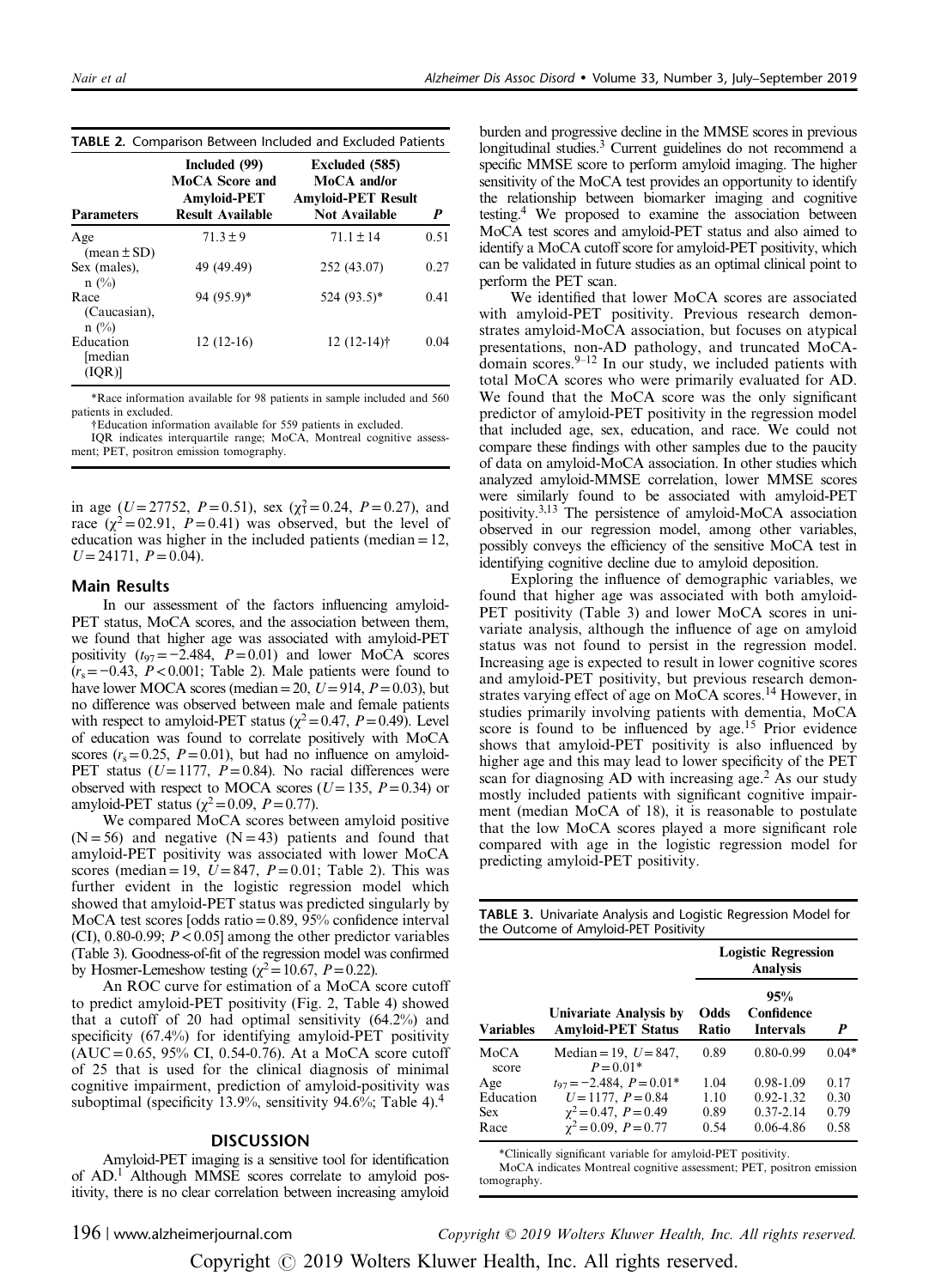<span id="page-3-0"></span>

FIGURE 2. ROC curve demonstrating a MoCA score of 20 as the cutoff point with optimal sensitivity and specificity for amyloid positivity. MoCA indicates Montreal cognitive assessment; ROC, receiver operating characteristic curve.

The study had a comparable percentage of males  $(N = 49)$  and females  $(N = 50)$ . Males were found to have lower MoCA scores in our analysis. Normative data from large Italian and Portuguese studies indicate that MoCA is independent of sex.<sup>[16,17](#page-5-0)</sup> However, studies including primarily AD patients show that women have faster rates of disease progression and higher cognitive decline measured by MMSE scores.<sup>[18,19](#page-5-0)</sup> In our study, amyloid-PET status was not found to differ between males and females. Results from the community-based ARIC study demonstrated higher amyloid-PET positivity in females, but another major metaanalysis reported that amyloid status did not vary between sexes in both AD and non-AD dementias.<sup>[13,20](#page-5-0)</sup>

We found that the level of education (years) correlates positively to MoCA scores, but not with amyloid-PET status. Education-corrected MoCA scores (+1 point in MoCA for education  $\leq 12$  y) were used in our analysis. Studies reveal that correlation persists between MOCA scores and education despite correcting for low levels of education, although further increase in compensation for decreasing education levels seems to nullify its effect on MoCA in early AD patients.<sup>[21,22](#page-5-0)</sup> We found no influence of education on amyloid-PET status in our analysis. Similar findings were reported in the amyloid-PET meta-analysis which observed

no association between amyloid-PET status and education in both AD and non-AD dementias.<sup>[13](#page-5-0)</sup> We found no racial differences with respect to MoCA scores and amyloid-PET status in our study. We could not compare our finding with other samples considering that our study population was predominantly Caucasian (95.9%).

We estimated an ideal MoCA score cutoff to identify amyloid-PET positivity by ROC analysis. At the MoCA threshold (25) used to diagnose MCI, we found that identification of amyloid-PET positivity was sensitive (94.6%) but nonspecific (13.9%). We observed that a MoCA threshold of 20 carried optimal sensitivity (64.2%) and specificity (67.4%) for amyloid-PET positivity. We also found reasonable accuracy (AUC =  $0.65$ ,  $95\%$  CI,  $0.54$ - $0.76$ ) at this cutoff for prediction of amyloid-PET positivity. As stated previously, the MoCA cutoff from our study provides an opportunity for optimal clinical use of the amyloid-PET scan. Identifying a high-yield point of use along the continuum of decreasing cognitive test scores would improve diagnostic accuracy and cost-effectiveness.

We also attempted to understand the significance of our MoCA score cutoff with respect to the current literature on disease severity, similar cognitive tests, and the pathologic progression of amyloid deposition in AD. In a previous study

| MoCA Score      | Sensitivity $(\%)$ | Specificity $(\%)$ | <b>MoCA</b> Score | Sensitivity $(\%)$ | Specificity $(\%)$ |
|-----------------|--------------------|--------------------|-------------------|--------------------|--------------------|
| 28              | 98.2               | 4.65               |                   | 32.1               | 83.7               |
| 26              | 98.2               | 9.30               |                   | 25                 | 86                 |
| 25 <sup>†</sup> | 94.6               | 13.9               |                   | 19.6               | 88.4               |
| 24              | 89.3               | 20.9               | 14                | 19.6               | 88.4               |
| 23              | 78.6               | 32.5               | 13                | 16.1               | 95.3               |
| 22              | 69.6               | 44.1               |                   | 16.1               | 97.7               |
| 21              | 66.1               | 60.4               |                   | 12.5               | 97.7               |
| $20*$           | 64.2               | 67.4               | 10                | 7.14               | 97.7               |
| 19              | 50                 | 74.4               |                   | 5.35               |                    |
| 18              | 42.8               | 76.7               |                   | 1.78               |                    |

\*MoCA score cutoff with optimal sensitivity and specificity.

†MoCA score cutoff for MCI diagnosis.

MoCA indicates Montreal cognitive assessment; PET, positron emission tomography.

Copyright © 2019 Wolters Kluwer Health, Inc. All rights reserved. www.alzheimerjournal.com | 197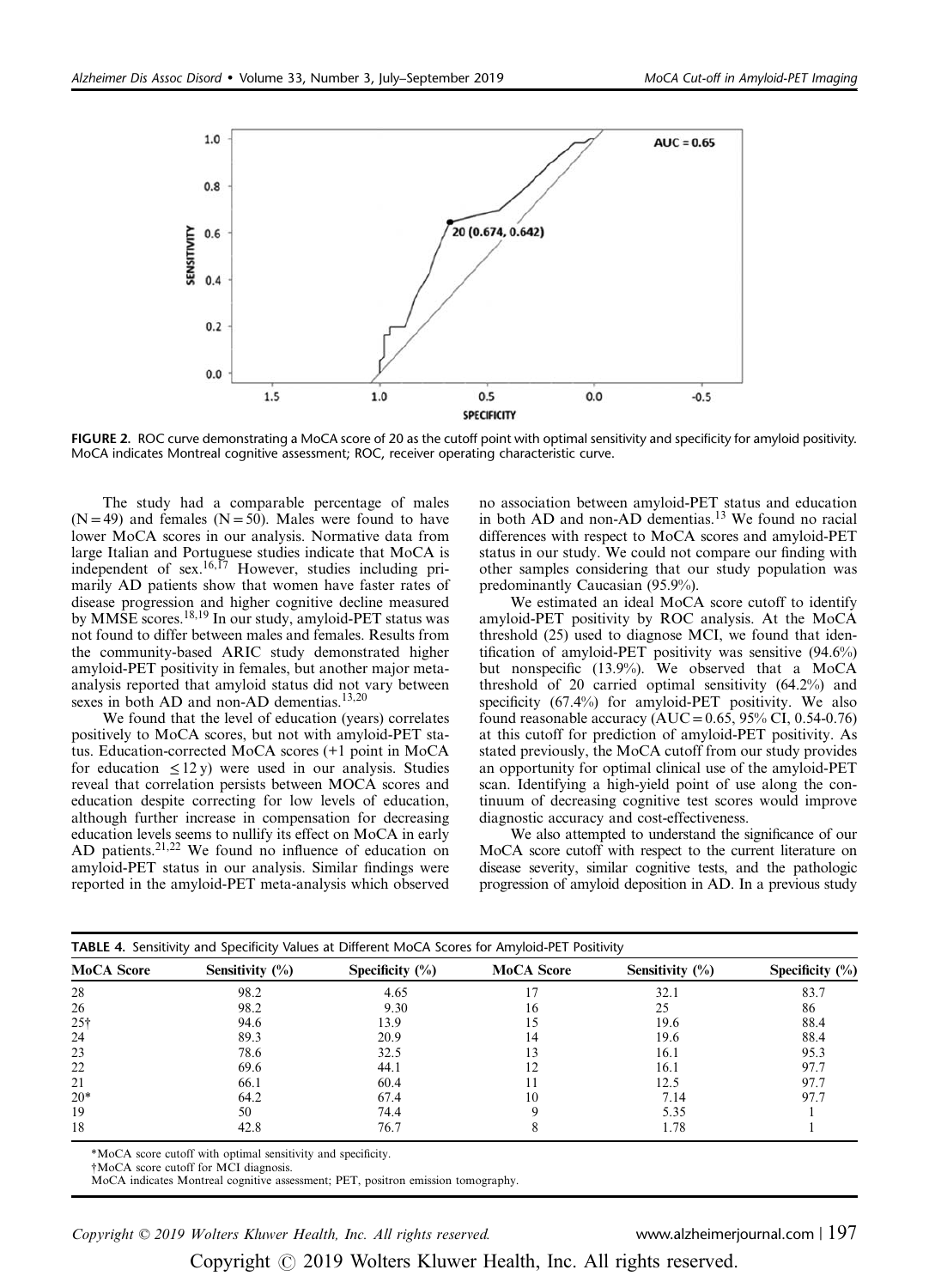<span id="page-4-0"></span>that validated MoCA against MMSE for MCI diagnosis, it was reported that a MoCA score of 17 to 19 ideally signifies the lower values of the MCI range, with some overlap between severe MCI and early  $AD<sup>5</sup>$  A reasonable MMSE-MoCA equivalence scale was also reported in this study by which MoCA score of 20 translated to an MMSE score of 26.<sup>5</sup> Extrapolating our MoCA score cutoff (20) for amyloid-PET positivity to corresponding MMSE scores (26) observed in the aforementioned study certainly requires additional evidence from future studies which directly compare cutoffs for amyloid positivity between the cognitive tests. With respect to a possible relationship with pathologic amyloid deposition, it was often considered that amyloid burden may have already reached peak levels at the time of MCI diagnosis; however, recent longitudinal studies show that amyloid deposition progresses and peaks well into the MCI stage and plateaus in the later stages of dementia[.23](#page-5-0) With the MoCA cutoff identified in our study at the lower thresholds of MCI, it is reasonable to postulate that prediction of amyloid-PET positivity might be optimal at MoCA scores corresponding to the peak of amyloid deposition. Further research is essential to explore these hypotheses.

The MoCA cutoff estimated in our study may also facilitate the enrichment of clinical trials. Amyloid-PET imaging is an accurate diagnostic tool for AD and is therefore used in a research scenario to guide optimal patient recruitment both in observational studies of dementia and in therapeutic antiamyloid trials.[8](#page-5-0) The accurate baseline identification of amyloid positive patients may enable better achievement of proposed study endpoints in these longitudinal studies. The MoCA cutoff identified in our study enables prediction of amyloid positivity and may therefore be studied for use in the above situations that include amyloid-PET imaging. It may then be possible to identify appropriate patients for amyloid imaging and predict amyloid positivity using the MoCA test in the clinic. Due to the immense cost of dementia care and research, trial enrichment is viewed as an essential factor for impactful research.[24](#page-5-0)

Our study had an adequate sample size to test amyloid-MoCA association. We did not exclude patients or stratify our sample based on the different tracers, clinical presentations, or severity of cognitive impairment. These features of our study enable a good real-world extrapolation of the amyloid-MoCA association. Our study also had some limitations. MoCA scores during first visit to clinic were not available for all patients and the next available MoCA score was included for analysis. This resulted in MoCA scores not being obtained in a cross-sectional manner for the 99 patients and lower MoCA scores (first available MoCA) being recorded at later visits for some patients. The possible variation in the median MoCA score of the sample that may have occurred due to this time lag could not be assessed.

Amyloid-PET status was reported in our study by experts using the visual read method. Quantitative estimation of SUVR and determination of amyloid-PET positivity using SUVR cutoffs was not done. Recent studies indicate varying results for different tracers in the comparison of SUVR and visual read methods for establishing amyloid-PET status, but SUVR estimation was found to augment the consistency of early amyloid detection using Florbetapir  $($ <sup>18</sup>F) in a study by Harn et al.<sup>25–[27](#page-5-0)</sup> Pontecorvo et al<sup>[28](#page-5-0)</sup> also showed that the addition of quantitative method to visual read enhances the accuracy of identifying amyloid-PET

positivity. Other findings from a meta-analysis of amyloid-PET imaging, which mostly included patients with PiB  $(^{11}C)$ imaging, suggest that the assessment method employed does not influence the prevalence of amyloid positivity.<sup>[13](#page-5-0)</sup> Despite the variability seen between tracers and studies, the lack of quantitative assessment in our patients could have possibly impacted the accuracy of amyloid-PET status. From our study, we are also not certain about the possible effect of different amyloid tracers and protocols on amyloid-MoCA association, although this simulates a real-world setting. Recent meta-analysis and other individual studies report reasonable concordance between PiB (11C), Florbetapir, Flutemetamol, and Florbetaben in identifying amyloid-PET positivity.[13,29,30](#page-5-0) This provides an indication that the rates of amyloid-PET positivity may not have varied across different tracers in our study and may have similar MoCA cutoffs. We intend to explore this relationship in future studies of this topic because we are unable to provide the tracer information of patients at this time.

Other limitations of our study include possible selection bias and the lack of generalizability. Our study sample had a higher level of education compared to the excluded patients. Level of education is an established confounder of MoCA scores and higher education in the included patients ([Table 2\)](#page-2-0) could have possibly resulted in higher MoCA scores and in turn, higher MoCA cutoff for amyloid-PET positivity. There is also a potential lack of generalizability of our findings because MoCA scores are also influenced by ethnicity.<sup>[31](#page-5-0)</sup> The predominantly Caucasian study sample (95.9%) in a suburban location may have contributed to a MoCA cutoff for amyloid-PET positivity that is not generalizable to populations with varying ethnicities.

In conclusion, our retrospective study shows that amyloid-PET positivity is associated with lower MoCA scores. Clinical use of PET scan to identify amyloid-PET positivity is suboptimal at the MoCA cutoff used for MCI and may yield optimal results if performed at the lower thresholds for MCI. Confirmation of this ideal use point for amyloid-PET imaging identified in our study requires further research and may have potential implications in dementia care and clinical trial enrichment.

### **REFERENCES**

- 1. Barthel H, Sabri O. Clinical use and utility of amyloid imaging. J Nucl Med. 2017;58:1711–1717.
- 2. Johnson KA, Minoshima S, Bohnen NI, et al. Appropriate use criteria for amyloid PET: a report of the Amyloid Imaging Task Force (AIT), the Society of Nuclear Medicine and Molecular Imaging (SNMMI) and the Alzheimer Association (AA). Alzheimers Dement. 2013;9:e1–e16.
- 3. Villemagne VL, Pike KE, Chételat G, et al. Longitudinal assessment of Aβ and cognition in aging and Alzheimer disease. Ann Neurol. 2011;69:181–192.
- 4. Nasreddine ZS, Phillips NA, Bédirian V, et al. The Montreal cognitive assessment, MoCA: a brief screening tool for mild cognitive impairment. J Am Geriatr Soc. 2005;53:695–699.
- 5. Trzepacz PT, Hochstetler H, Wang S, et al. Relationship between the Montreal cognitive assessment and mini-mental state examination for assessment of mild cognitive impairment in older adults. BMC Geriatr. 2015;15:107.
- 6. Martinelli JE, Cecato JF, Bartholomeu D, et al. Comparison of the diagnostic accuracy of neuropsychological tests in differentiating Alzheimer's disease from mild cognitive impairment: can the Montreal cognitive assessment be better than the Cambridge cognitive examination? Dement Geriatr Cogn Dis Extra. 2014;4:113–121.

198 | www.alzheimerjournal.com Copyright © 2019 Wolters Kluwer Health, Inc. All rights reserved.